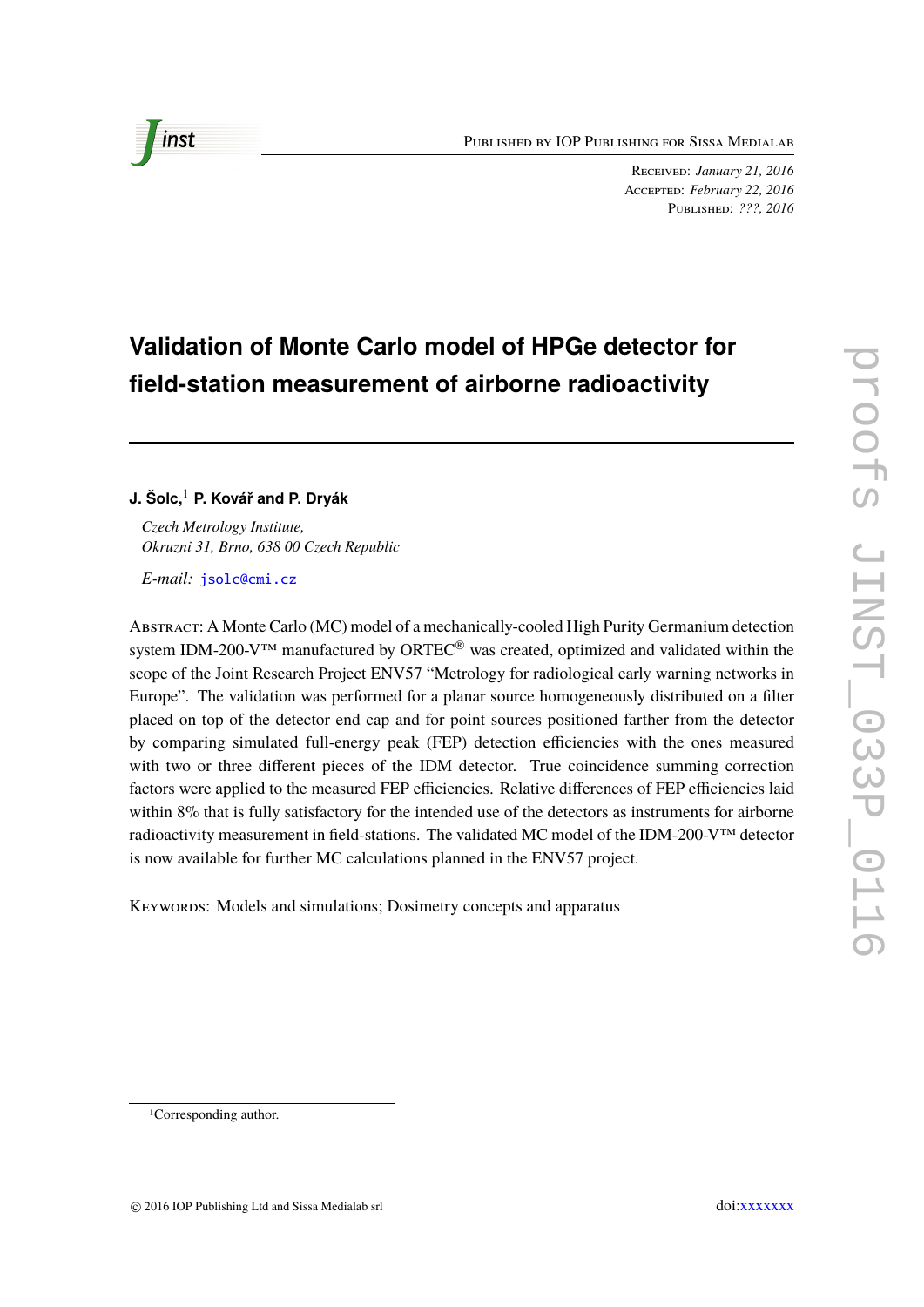# **Contents**

| $\mathbf{1}$ | <b>Introduction</b>                          |                    |                                         |                         |
|--------------|----------------------------------------------|--------------------|-----------------------------------------|-------------------------|
| $\mathbf{2}$ | <b>Materials and methods</b>                 |                    |                                         | $\overline{\mathbf{2}}$ |
|              | 2.1                                          | Experiment         | $\overline{2}$                          |                         |
|              |                                              | 2.1.1              | Point sources                           | 2                       |
|              |                                              |                    | 2.1.2 Surface source on filter          | $\overline{2}$          |
|              | 2.2                                          |                    | Monte Carlo simulations                 | 3                       |
|              |                                              | 2.2.1              | <b>IDM</b> detector                     | 3                       |
|              |                                              | 2.2.2              | Experimental room                       | 3                       |
|              |                                              | 2.2.3              | Definition of sources                   | 4                       |
| 3            |                                              |                    | <b>Results and discussion</b>           | 5                       |
|              | Validation for point sources at 25 cm<br>3.1 |                    |                                         | 5                       |
|              | 3.2                                          |                    | Validation for point sources at 5 cm    | 6                       |
|              | 3.3                                          |                    | Validation for surface source at 0.3 cm | 6                       |
| 4            |                                              | <b>Conclusions</b> |                                         | 6                       |

### <span id="page-1-0"></span>**1 Introduction**

In a radiological emergency, early and reliable knowledge of radioactivity concentrations in the air and the subsequent assessment of contamination levels of land and of dose rate levels in urban areas are of key importance in order to organise appropriate measurements for the protection of the general public against dangers arising both from direct external irradiation and from intake of radioactivity from food and air. The aim of the Joint Research Project ENV57 "Metrology for radiological early warning networks in Europe" (MetroERM) is to harmonise the radiological early warning networks in Europe by optimisation of the measuring devices and methods for monitoring airborne radioactivity, resulting from incidents at nuclear facilities or other industrial releases, and to introduce pan-European harmonisation in data reliability for input to the European Radiological Data Exchange Platform (EURDEP) and other monitoring networks. The uncertainties should be reduced to less than 20% for gamma-ray emitting radionuclides.

In nuclear accidents a complex mixture of radionuclides is present and high resolution gammaspectrometric detectors should be used for identification of different radionuclides. The Interchangeable Detector Module (IDM) mechanically cooled High Purity Germanium (HPGe) semiconductor detector IDM-200-V™ manufactured by ORTEC®, U.S.A., (hereafter IDM detector) investigated in this work is very suitable for this purpose because of its high energy resolution and compact field-use design.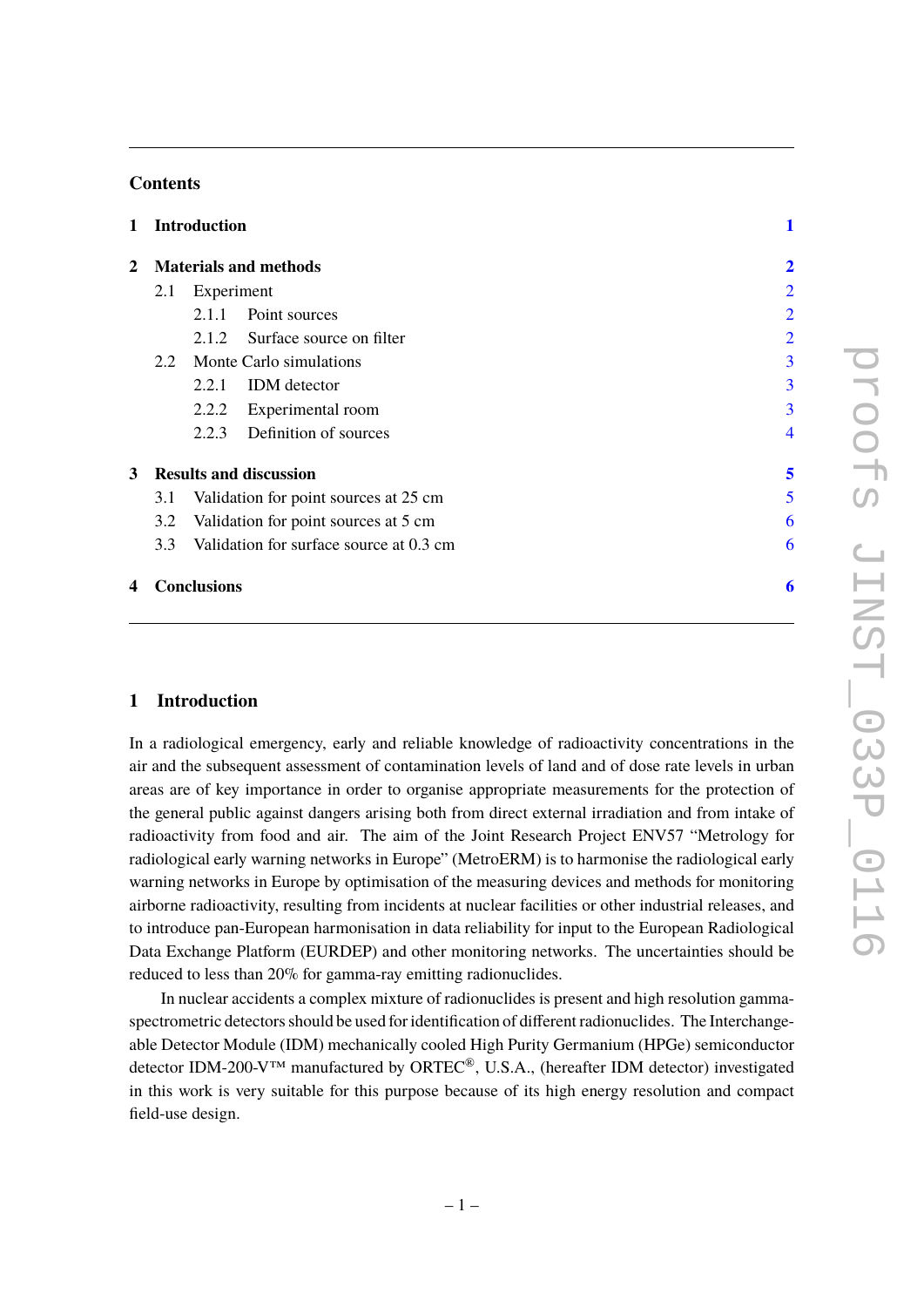The aim of this work is to develop and validate a Monte Carlo (MC) model of the IDM detector. In particular, the model is intended to be used for calculation of detector pulse-height spectra of naturally occurring radionuclides. These spectra will be subtracted from the total measured pulseheight spectrum with the aim to decrease the minimum detectable activity of artificial radionuclides in air. Validation of the MC model is based on the comparison of measured and simulated fullenergy peak detection efficiencies (FEP DE) for several geometries including close geometry with the filter that will be used for the real field measurement.

# <span id="page-2-0"></span>**2 Materials and methods**

#### <span id="page-2-1"></span>**2.1 Experiment**

The aim of the experiments was to provide measured data for validation of the MC model of the IDM detector in geometries same or similar to the detector's intended use in field-station measurement of airborne radioactivity. Three experimental determinations of full-energy peak detection efficiencies (FEP efficiencies) were performed — one with a surface source and two with point-like sources positioned at different distances from the detector.

## <span id="page-2-2"></span>**2.1.1 Point sources**

FEP efficiencies for point sources were initially measured for three pieces of the same type of the IDM-200-V™ detector available at that time at the Czech Metrology Institute (CMI). Five point-like sources of the EFS type (CMI, Czech Republic) were prepared, each one with a different radionuclide (Am-241, Co-57, Co-60, Cr-51, Cs-137). The activity of the sources ranged from 30 to 160 kBq. The sources were positioned on the detector rotational axis at the distance of 25 cm from the detector end cap.

Later, an additional measurement with point-like sources was performed at CMI for two IDM detectors. The third detector was not temporarily available at CMI. FEP efficiencies were measured for Am-241, Eu-152, and Co-60 sources of the EFS type at a distance of 5 cm from the detector end cap, on the detector rotational axis. The activity of the sources ranged from 30 to 60 kBq. The goal was to check the detectors stability and to test coincidence probabilities and methods for calculation of corrections to the true coincidence summing effect needed later for corrections of measured efficiencies for a source on the filter.

#### <span id="page-2-3"></span>**2.1.2 Surface source on filter**

A surface source was realized by using Eu-152 radionuclide spiked on a GA-100 fibreglass filter (Chromservis, Czech Republic [\[1\]](#page-9-0)). The activity was deposited on the filter in 24 drops distributed on the filter in such a way to uniformly cover the whole area of the filter. The source had the nominal activity of 100 Bq and it was prepared and standardized at CMI. Detection efficiencies for this source were determined in a close geometry for two pieces of the IDM detector.

Corrections to the true coincidence summing effect were applied to the measured FEP efficiencies by using the MC calculated detection efficiencies and Eu-152 summing-out and summing-in coincidence probabilities published in [\[2\]](#page-9-1). The MCNPX code does not contain routines for correct calculation of true coincidences from radionuclide decay schemes that is why the final value of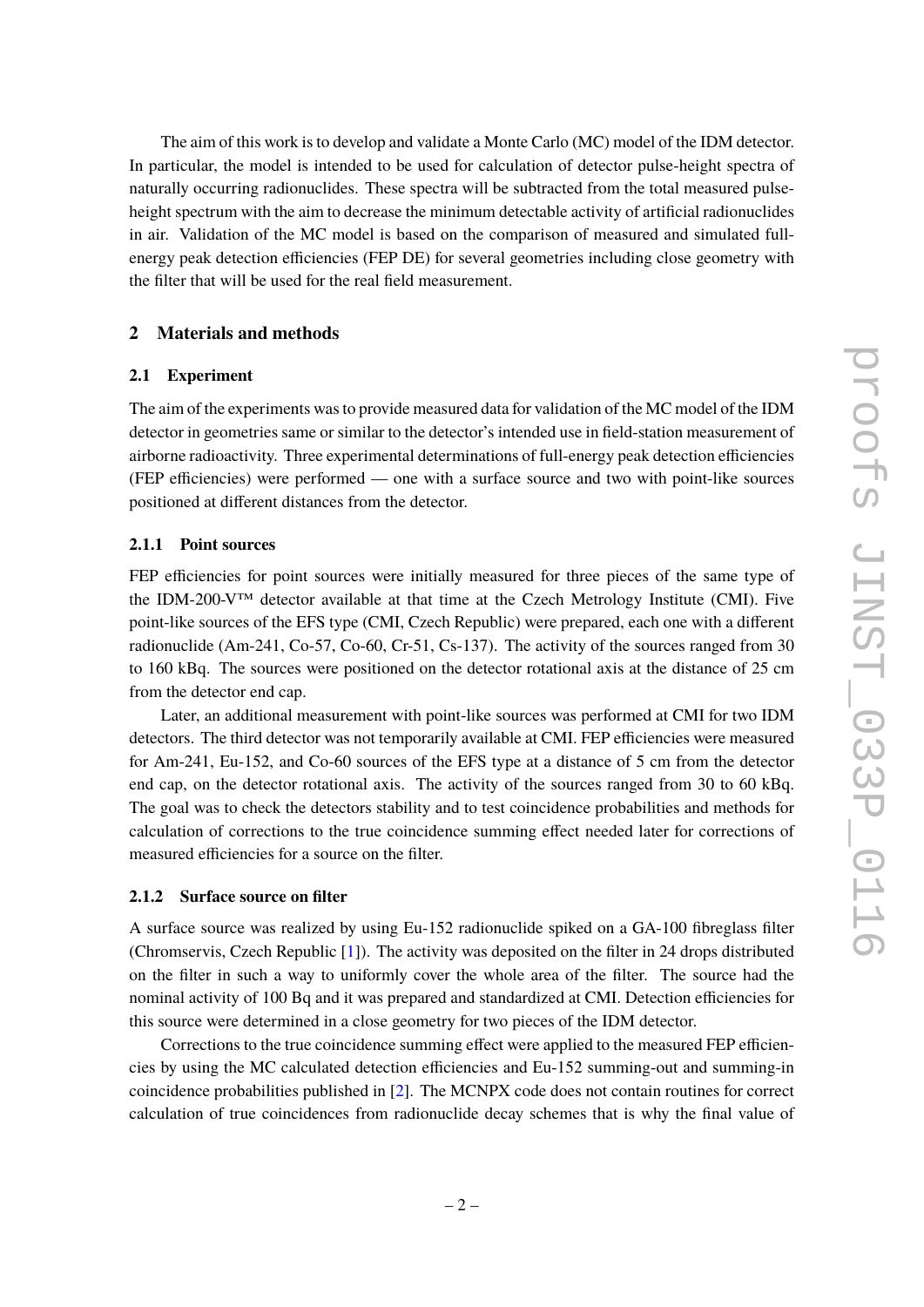TCSC factors had to be determined outside MC simulations. The surface source was divided into nine annular segments so that it was possible to expect constant detection efficiency in the whole area of each segment. For each segment, the FEP and total detection efficiencies were calculated for energies between 40 and 2100 keV. The overall TCSC factor was then determined as a sum of products of individual efficiencies and areas of corresponding segments as described in more detail in [\[3\]](#page-9-2). Although this method is primarily intended to account for the influence of photon attenuation in material of the source, in this case the purpose was to account for different detection efficiencies across the whole source radius which is relatively large compared to the radius of the Ge crystal. The correction is necessary because in such close measurement geometry the TCSC factors may reach up to tens of percent for some radionuclides.

#### <span id="page-3-0"></span>**2.2 Monte Carlo simulations**

Monte Carlo simulations were performed by using the code MCNPX in version 2.7.E [\[4\]](#page-9-3). MCNPX is a well-known general-purpose Monte Carlo code for radiation transport simulations validated by many benchmarks and, in the photon and electron energy range of interest of this work, i.e. from tens of keV to a few MeV, provides reliable results. In the simulations, continuous-energy photoatomic data library MCPLIB84 [\[5\]](#page-9-4) and electron data library el03 were used. Photons were transported over the whole modelled geometry while electrons were transported only in Ge crystal and its close proximity. Photon and electron cut-off energy was set to 2 keV and 5 keV, respectively. The calculated quantity was a full-energy peak detection efficiency and total detection efficiency determined by an F8-type tally. The calculations were stopped when the statistical uncertainty of the result fell below 0.2%.

#### <span id="page-3-1"></span>**2.2.1 IDM detector**

The IDM-200-V™ HPGe detector MC model was created based on information obtained from 1) IDM detector datasheet containing general information [\[6\]](#page-9-5), 2) IDM detector diagram with detailed specifications of Ge crystal dimensions (confidential), and 3) radiogram of one piece of the IDM detector taken at CMI. The IDM detector model consisted of the Detector Assembly and the Detector Box (figure [1\)](#page-4-1).

The detector assembly was modelled in all details provided on the detector diagram or visible on the radiogram including a mount cup ring, contact pin, and skewed edges of the germanium crystal. The thickness of germanium crystal window dead layer was later modified from 200  $\mu$ m (manufacturer's data) to 325  $\mu$ m based on the initial comparison of measured and simulated FEP efficiencies for point-like sources positioned 25 cm from the detector end cap.

The detector box contains a power supply, electronics, and cooling mechanism. The box has outer dimensions of 21.2 cm  $\times$  30.0 cm  $\times$  30.0 cm and a 0.2 cm thick steel wall. The internal structure of the detector box was modelled as a homogeneous material composed of a mix of epoxy resin, duralumin, and steel. The density of this material was chosen in such a way that the total weight of the IDM detector model was the same as of the real one, i.e. 17.7 kg [\[6\]](#page-9-5).

## <span id="page-3-2"></span>**2.2.2 Experimental room**

The close geometry of the measurement of activity on the filter raised the necessity to correct the measured FEP efficiencies to true coincidence summing effects. For this reason the experimental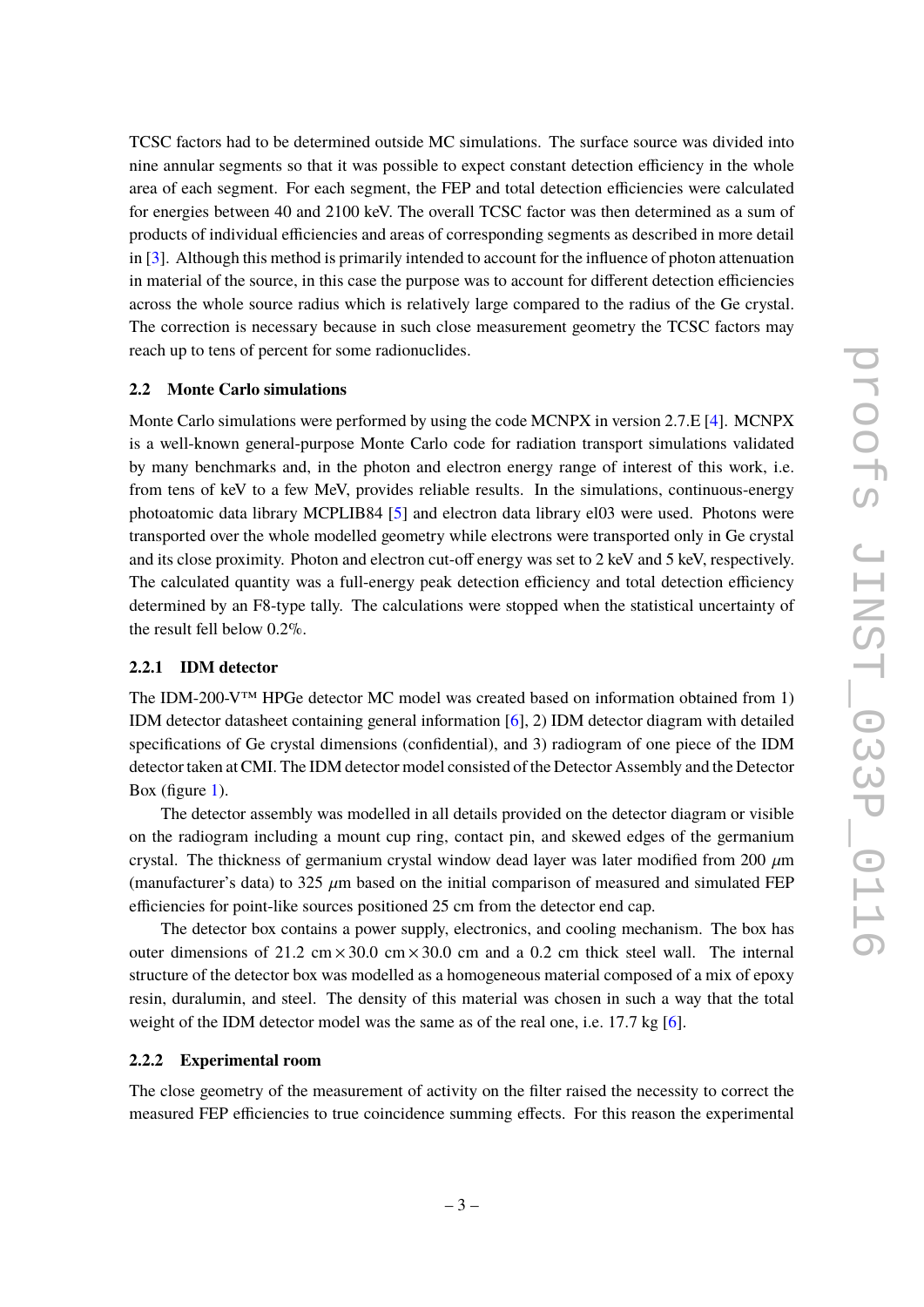

<span id="page-4-1"></span>**Figure 1**. MC model of the IDM-200-V™ detector. Colours distinguish materials. Left — partial cut through detector assembly and detector box. Right — detail of the detector assembly.

room was added into the IDM detector model in order to include the contribution of scattered photons into the detector response. The rectangular room had inner dimensions of  $300 \text{ cm} \times 200 \text{ cm} \times 250 \text{ cm}$ and the walls, floor and ceiling were made of 3 cm thick steel and 70 cm thick concrete. No other significant scattering objects were present in the room therefore no other objects were added into the MC model.

### <span id="page-4-0"></span>**2.2.3 Definition of sources**

Three different sources were modelled. The first two sources were point-like sources positioned above the detector at the same distance as in the measurements. Construction of the sources was neglected in the model. The third source was a planar cylindrical source homogeneously distributed in the whole filter volume. The filter was modelled as 0.44 mm thick fiberglass [\[1\]](#page-9-0) with the density of 0.25  $g/cm<sup>3</sup>$  enclosed into a duralumin ring with an inner diameter of 8.2 cm. The filter was positioned above the detector end cap with its rotational axis matching the detector axis. The distance between the detector end cap and upper surface of the filter was the same as in the measurement, i.e. 0.30 cm (corresponding to the total distance of 0.94 cm to the front face of the Ge crystal). Validation of the IDM detector MC model for this source is important because such geometry will be used in field-station measurements due to low activities of environmental samples.

Generated particles were emitted isotropically and no variance reduction method was used. The calculated quantities were the FEP and total detection efficiencies for a set of 32 monoenergetic photons in the energy range from 30 keV to 2.1 MeV. Some of these energies were selected to correspond to the main photons emitted by radionuclides used in measurements, i.e. Am-241 (59.5 keV), Co-57 (122.1 keV, 136.5 keV), Co-60 (1173.2 keV, 1332.5 keV), Cr-51 (320.1 keV), Cs-137 (661.7 keV), and Eu-152 (121.8 keV, 344.3 keV, 778.9 keV, 964.1 keV, 1408.0 keV). The calculated total detection efficiencies were used to determine the true coincidence summing correction (TCSC) factors applied to the measured data.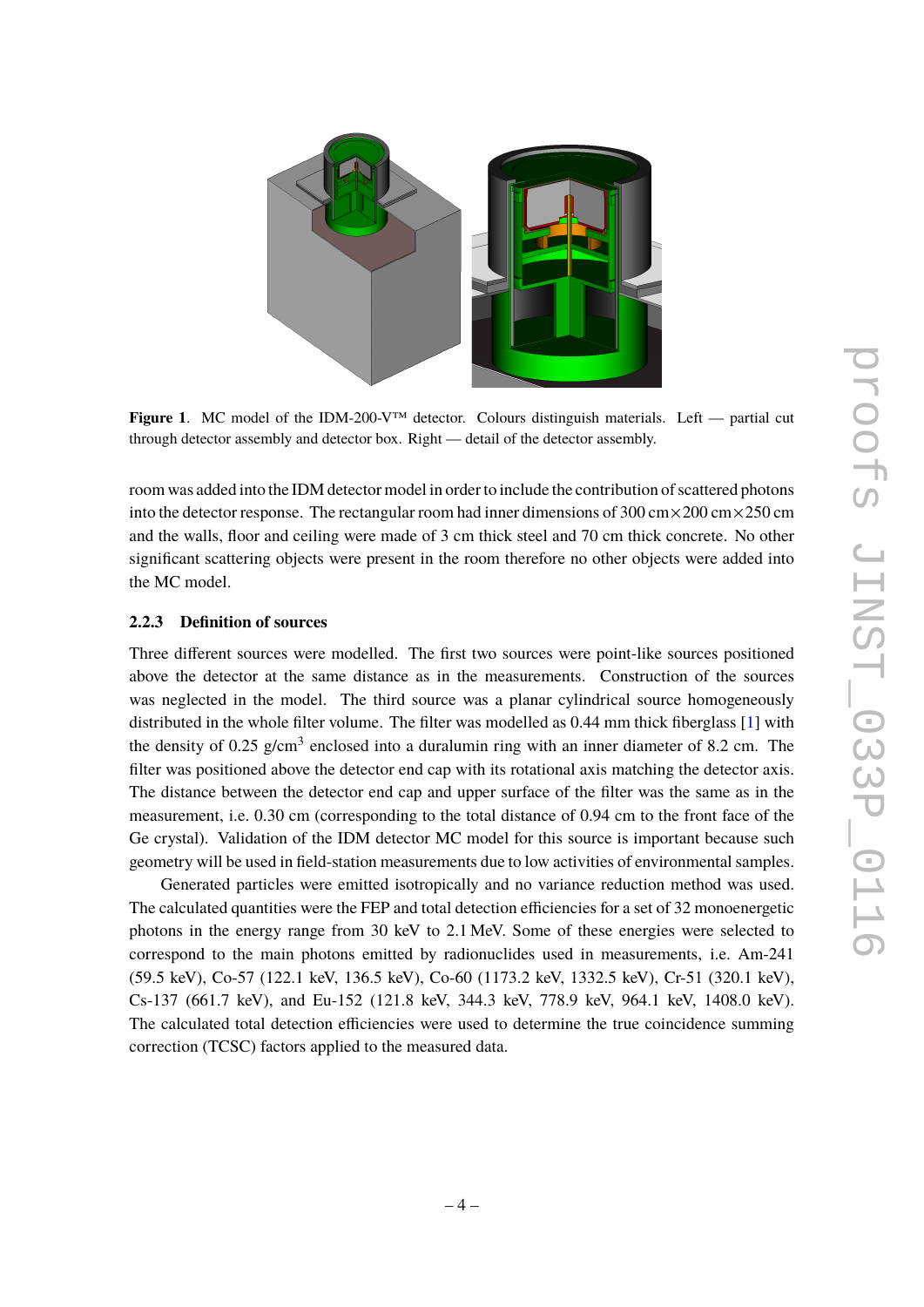## <span id="page-5-0"></span>**3 Results and discussion**

#### <span id="page-5-1"></span>**3.1 Validation for point sources at 25 cm**

The simulated FEP efficiencies and relative differences to the values measured by all three IDM detectors and their mean are summarized in table [1.](#page-5-2) Relative differences are also depicted in figure [2.](#page-5-3) The uncertainty of the measurement was kept below 1.0% except for Co-57 at 136.5 keV peak where it reached up to 2.1%. No TCSC factors were applied to the measured data.

| Radionuclide | <b>Photon</b><br>energy $(keV)$ | <b>MC</b> simulation | Relative difference of FEP DE <sup>a</sup> |                    |                    |                    |  |
|--------------|---------------------------------|----------------------|--------------------------------------------|--------------------|--------------------|--------------------|--|
|              |                                 | FEP DE <sup>b</sup>  | IDM $#1^c$                                 | IDM $#2^c$         | IDM $#3^c$         | Mean               |  |
| $Am-241$     | 59.5                            | 3.648E-03            | $(1.6 \pm 0.6)\%$                          | $(-8.4 \pm 0.9)\%$ | $(1.8 \pm 1.0)\%$  | $(-1.7 \pm 1.5)\%$ |  |
| $Co-57$      | 122.1                           | 4.769E-03            | $(-2.6 \pm 0.6)\%$                         | $(-0.6 \pm 0.3)\%$ | $(5.0 \pm 0.7)\%$  | $(0.6 \pm 1.0)\%$  |  |
| $Co-57$      | 136.5                           | 4.651E-03            | $(0.1 \pm 1.8)\%$                          | $(1.7 \pm 1.1)\%$  | $(5.5 \pm 2.1)\%$  | $(2.4 \pm 3.0)\%$  |  |
| $Cr-51$      | 320.1                           | 2.351E-03            | $(2.5 \pm 0.8)\%$                          | $(-0.4 \pm 0.7)\%$ | $(-2.2 \pm 0.9)\%$ | $(0.0 \pm 1.4)\%$  |  |
| $Cs-137$     | 661.7                           | 1.132E-03            | $(2.8 \pm 0.8)\%$                          | $(-3.7 \pm 0.7)\%$ | $(4.3 \pm 1.1)\%$  | $(1.1 \pm 1.5)\%$  |  |
| $Co-60$      | 1173.2                          | 6.745E-04            | $(1.6 \pm 0.8)\%$                          | $(0.4 \pm 0.7)\%$  | $(-4.3 \pm 0.8)\%$ | $(-0.8 \pm 1.4)\%$ |  |
| $Co-60$      | 1332.5                          | 5.992E-04            | $(2.2 \pm 0.8)\%$                          | $(-0.8 \pm 0.7)\%$ | $(-2.3 \pm 0.9)\%$ | $(-0.3 \pm 1.4)\%$ |  |

<span id="page-5-2"></span>**Table 1**. Results of validation for point-like sources positioned 25 cm from the detector end cap.

<sup>a</sup>1-FEP<sub>EX</sub>/FEP<sub>MC</sub>; FEP<sub>EX</sub> — measured FEP DE, FEP<sub>MC</sub> — simulated FEP DE.

<span id="page-5-4"></span> $<sup>b</sup>$ Statistical uncertainty of the simulation is 0.2%.</sup>

<span id="page-5-6"></span><span id="page-5-5"></span> $c$ The uncertainty (k=1) is composed of uncertainty of simulation, source activity, and spectrometric measurement.



<span id="page-5-3"></span>**Figure 2**. Relative difference between FEP efficiencies for point-like sources positioned 25 cm above detector end cap obtained from MC simulations and measured with three different IDM detectors. Error bars are shown for mean values only for better readability. The line between data points is displayed as a visual guide.

The comparison of measured and simulated FEP efficiencies shows that even when the IDM detectors are of the same type and the manufacturer declares the same nominal dimensions and 50% relative detection efficiency [\[6\]](#page-9-5), the measured FEP efficiencies differ between studied IDM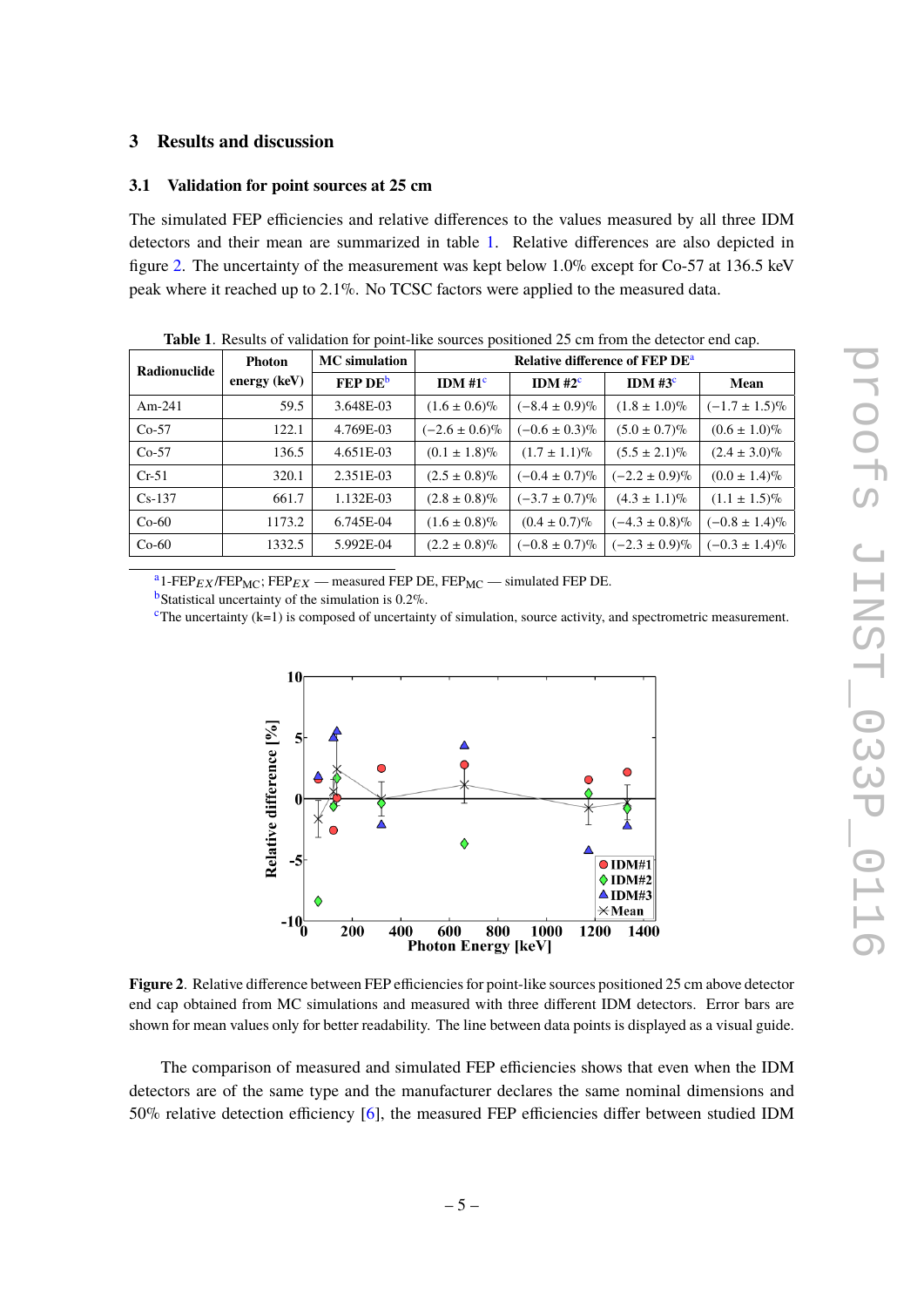detectors by up to 10%. For example, the FEP efficiency of the IDM #2 for 59 keV photons higher by 10% compared to the other two IDM detectors implies that the front Ge dead layer is thinner than of the other two detectors. Also, the higher detection efficiency of IDM #2 at high energies implies that the Ge crystal in this detector is larger compared to IDM #1.

The mean value of FEP efficiencies of the three IDM detectors matches the simulated FEP efficiencies within  $2\%$  in the energy range from 59 keV to 1408 keV. This is a satisfactory agreement showing that the dimensions and shape of the germanium crystal is modelled very close to reality.

#### <span id="page-6-0"></span>**3.2 Validation for point sources at 5 cm**

Simulated FEP efficiencies and relative differences to the values measured by two IDM detectors and their mean are summarized in table [3.](#page-8-0) Relative differences are also visualized in figure [4.](#page-8-1) TCSC factors between 1.04 and 1.08 were applied to FEP efficiencies measured for Co-60 and Eu-152 radionuclides.

FEP efficiencies measured with IDM#1 are lower than the ones of IDM#2 practically in the whole examined energy range. This is in agreement with the measurements performed for the distance of 25 cm (see figure [2\)](#page-5-3).

The mean value of the relative difference between simulated and measured FEP efficiencies is very close to zero in the whole energy range resulting in confirmation of the correctness of the IDM detector model. And more, it also proves that coincidence probabilities and the method for calculation of TCSC factors for Co-60 and Eu-152 in this measurement geometry gives reliable results.

## <span id="page-6-1"></span>**3.3 Validation for surface source at 0.3 cm**

Simulated FEP detection efficiencies and relative differences to the values measured by two IDM detectors are summarized in table [2.](#page-7-0) Relative differences are also presented in figure [3.](#page-7-1) TCSC factors applied to the measured FEP efficiencies reached up to 1.32 due to very close distance between the source and the detector.

The comparison shows quite a good match between the measured and simulated FEP efficiencies with a maximum difference of 7.4%. Such agreement is fully satisfactory for the intended use of the detectors in field-stations measurements of airborne radioactivity. The uncertainty of the mean value presented in table [2](#page-7-0) is a combination of total uncertainties for each IDM detector and they consist of the uncertainty of simulation, source activity, TCSC factors, and counting statistics of spectrometric measurements.

In the summary, the Monte Carlo model of the IDM-200-V™ HPGe detector is validated for measurement geometries with gamma-ray emitting sources positioned in front of the detector, including a geometry of thin surface source located very close (0.3 cm) above the detector end cap. The latter geometry is intended to be exploited for spectrometric measurement of airborne radioactivity with IDM detectors.

## <span id="page-6-2"></span>**4 Conclusions**

In the framework of the Joint Research Project ENV57 "Metrology for radiological early warning networks in Europe", portable HPGe gamma-spectrometric detectors IDM-200-V™ are supposed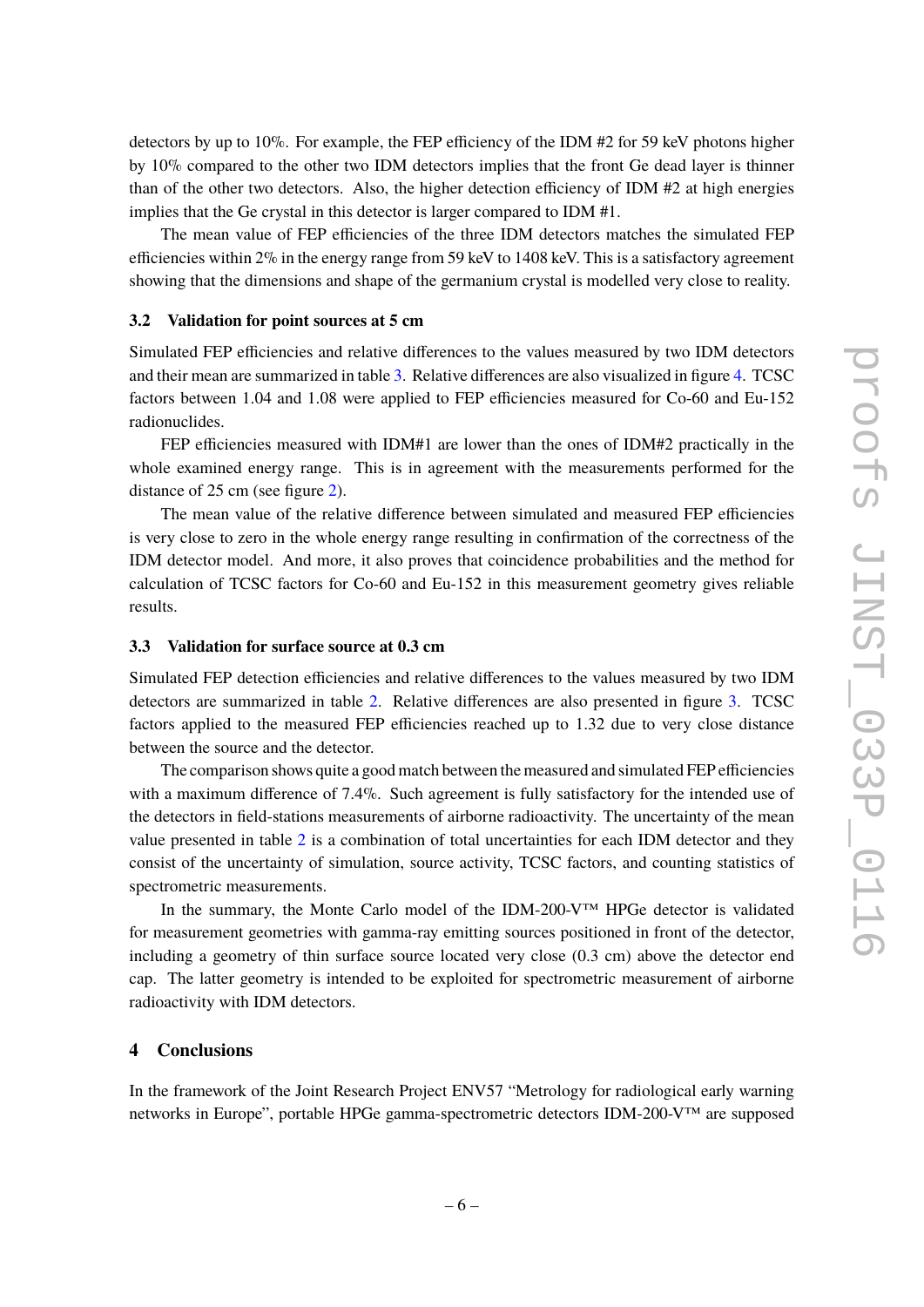| Photon energy (keV) | <b>MC</b> simulation      | <b>Relative difference of FEP DE<sup>a</sup></b> |                    |                    |                          |
|---------------------|---------------------------|--------------------------------------------------|--------------------|--------------------|--------------------------|
|                     | <b>FEP DE<sup>a</sup></b> | IDM $#1^b$                                       | IDM $#2^b$         | Mean               | <b>TCSC</b> <sup>b</sup> |
| 121.8               | 0.2029                    | $(5.0 \pm 1.7)\%$                                | $(3.0 \pm 2.0)\%$  | $(4.0 \pm 2.7)\%$  | 1.32                     |
| 344.3               | 0.0987                    | $(2.7 \pm 2.0)\%$                                | $(-5.1 \pm 1.9)\%$ | $(-1.2 \pm 2.8)\%$ | 1.17                     |
| 778.9               | 0.0463                    | $(-0.4 \pm 3.8)\%$                               | $(-1.6 \pm 4.8)\%$ | $(-1.0 \pm 6.1)\%$ | 1.26                     |
| 964.1               | 0.0386                    | $(3.4 \pm 4.1)\%$                                | $(5.4 \pm 5.4)\%$  | $(4.4 \pm 6.8)\%$  | 1.25                     |
| 1408.0              | 0.0279                    | $(7.4 \pm 3.9)\%$                                | $(4.6 \pm 5.0)\%$  | $(6.0 \pm 6.3)\%$  | 1.19                     |

<span id="page-7-0"></span>**Table 2**. Results of validation for Eu-152 surface source positioned 0.3 cm from the detector end cap.

<sup>a</sup>See table [1.](#page-5-2)

**b**See table [3.](#page-8-0)



<span id="page-7-1"></span>**Figure 3**. Relative difference between FEP efficiencies obtained from MC simulations and measured with two IDM detectors, for Eu-152 surface source positioned 0.3 cm above the detector end cap. Error bars are shown for mean values only. The line between data points is displayed as a visual guide.

to be suitable for operational measurement of airborne radioactivity in field-stations throughout Europe. The aim of the presented work was a validation of the Monte Carlo model of the IDM detector in the expected measurement geometry. The validation was performed in consecutive steps, beginning with the comparison of measured and simulated FEP efficiencies for point-like sources at 25 cm distance, and ending with the close measurement geometry with a surface source on a filter. The final MC model of the IDM detector provides reliable results for all tested geometries, with the relative differences within 2.5% for point sources at 5 and 25 cm and within 7.5% for a surface source at 0.3 cm above the detector end cap. Such deviations are fully acceptable for intended use of the detectors therefore the IDM detector model is considered as validated.

In future work within the MetroERM project, the MC model will be used for calculation of detector pulse-height spectra of naturally occurring radionuclides deposited on the filter with the aim to subtract them from the total measured pulse-height spectrum resulting in significantly decreased minimum detectable volume activity of artificial radionuclides in the air. Subsequently,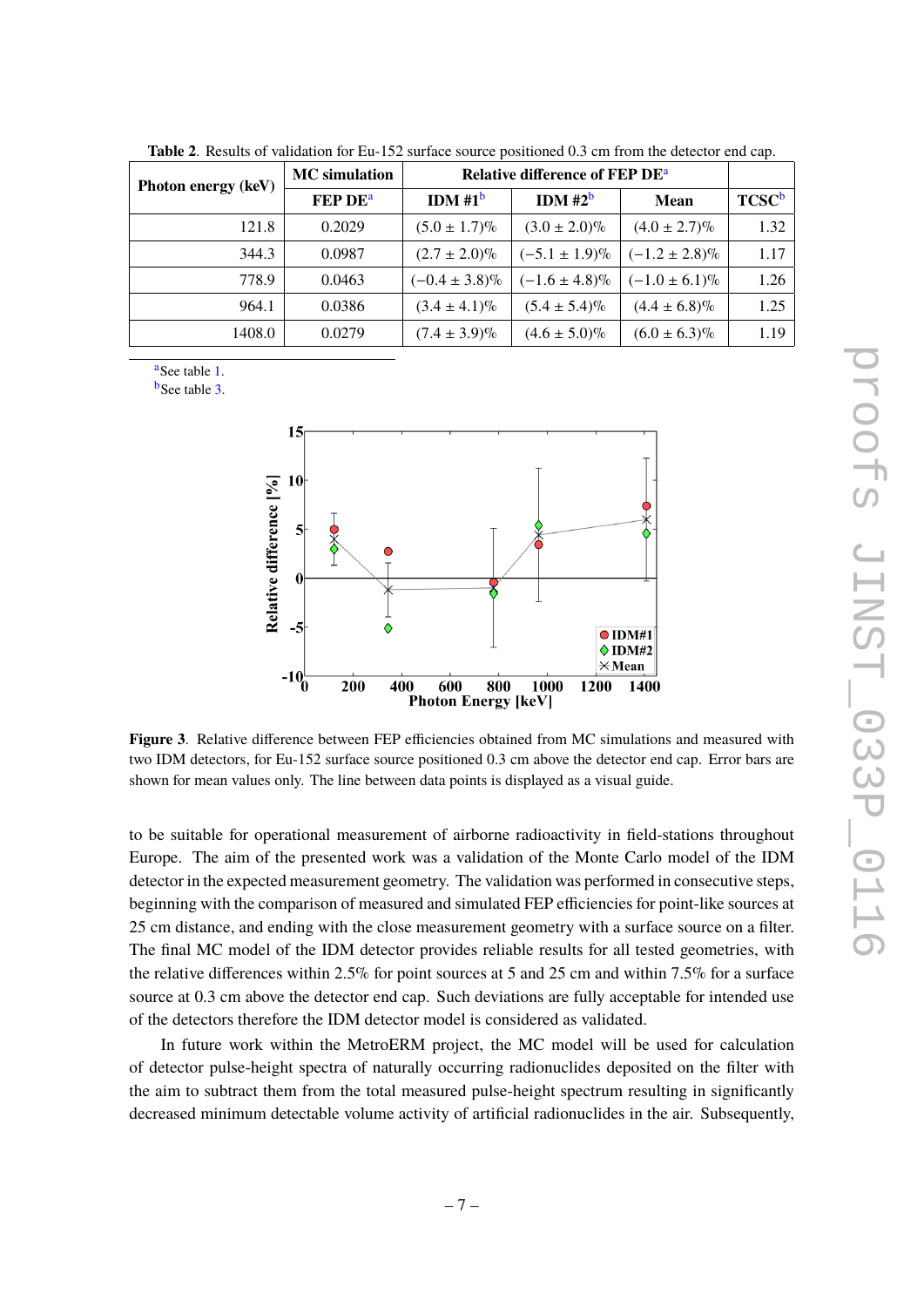| Radionuclide | <b>Photon</b>  | <b>MC</b> simulation      | <b>Relative difference of FEP DE<sup>a</sup></b> |                    |                    |                         |
|--------------|----------------|---------------------------|--------------------------------------------------|--------------------|--------------------|-------------------------|
|              | energy $(keV)$ | <b>FEP DE<sup>a</sup></b> | IDM#1 <sup>b</sup>                               | IDM#2 <sup>b</sup> | Mean               | <b>TCSC<sup>c</sup></b> |
| Am-241       | 59.5           | 5.426E-02                 | $(6.3 \pm 0.8)\%$                                | $(-7.4 \pm 0.8)\%$ | $(-0.5 \pm 1.1)\%$ | 1.000                   |
| $Eu-152$     | 121.8          | 6.850E-02                 | $(1.5 \pm 0.9)\%$                                | $(-1.5 \pm 0.9)\%$ | $(0.0 \pm 1.3)\%$  | 1.080                   |
| $Eu-152$     | 344.3          | 2.928E-02                 | $(3.8 \pm 1.0)\%$                                | $(-1.4 \pm 1.0)\%$ | $(1.2 \pm 1.4)\%$  | 1.041                   |
| $Eu-152$     | 778.9          | 1.306E-02                 | $(2.5 \pm 1.4)\%$                                | $(-2.9 \pm 1.5)\%$ | $(-0.2 \pm 2.0)\%$ | 1.061                   |
| $Eu-152$     | 964.1          | 1.075E-02                 | $(1.2 \pm 1.4)\%$                                | $(1.1 \pm 1.5)\%$  | $(1.1 \pm 2.1)\%$  | 1.075                   |
| $Co-60$      | 1173.2         | $9.002E-03$               | $(2.5 \pm 1.0)\%$                                | $(-1.9 \pm 1.1)\%$ | $(0.3 \pm 1.5)\%$  | 1.044                   |
| $Co-60$      | 1332.5         | 8.007E-03                 | $(2.8 \pm 1.1)\%$                                | $(-2.2 \pm 1.1)\%$ | $(0.3 \pm 1.5)\%$  | 1.046                   |
| $Eu-152$     | 1408.0         | 7.600E-03                 | $(3.9 \pm 1.4)\%$                                | $(0.7 \pm 1.5)\%$  | $(2.3 \pm 2.1)\%$  | 1.063                   |

<span id="page-8-0"></span>**Table 3**. Results of validation for point-like sources positioned 5 cm from the detector end cap.

a<sub>See</sub> table [1.](#page-5-2)

 $<sup>b</sup>$ The uncertainty (k=1) is composed of uncertainty of simulation, source activity, spectrometric measurement, and</sup> TCSC factors.

<sup>c</sup>The true coincidence summing correction factor applied to measured FEP efficiencies.



<span id="page-8-1"></span>**Figure 4.** Relative difference between FEP efficiencies for point-like sources positioned 5 cm above the detector end cap obtained from MC simulations and measured with two different IDM detectors. Error bars are shown for mean values only. The line between data points is displayed as a visual guide.

the detector response matrix will be calculated allowing the conversion of measured radionuclidespecific pulse-height spectra of radionuclides in the air into effective dose from external irradiation. Following the similar approach, calculated detector response matrix for geometries of an infinite planar source (surface contamination) and a hemispheric source (radionuclides in ground) will allow to estimate the contribution to effective dose from such sources. At the end, the total effective dose from external irradiation will be assessed from the detector pulse-height spectrum measured outside field-station and, if needed, may be separated into contributions from different radionuclides and sources. It is expected that this estimation of effective dose will deliver lower uncertainty than current methods considering low uncertainty on gamma-spectrometric measurement of activity.